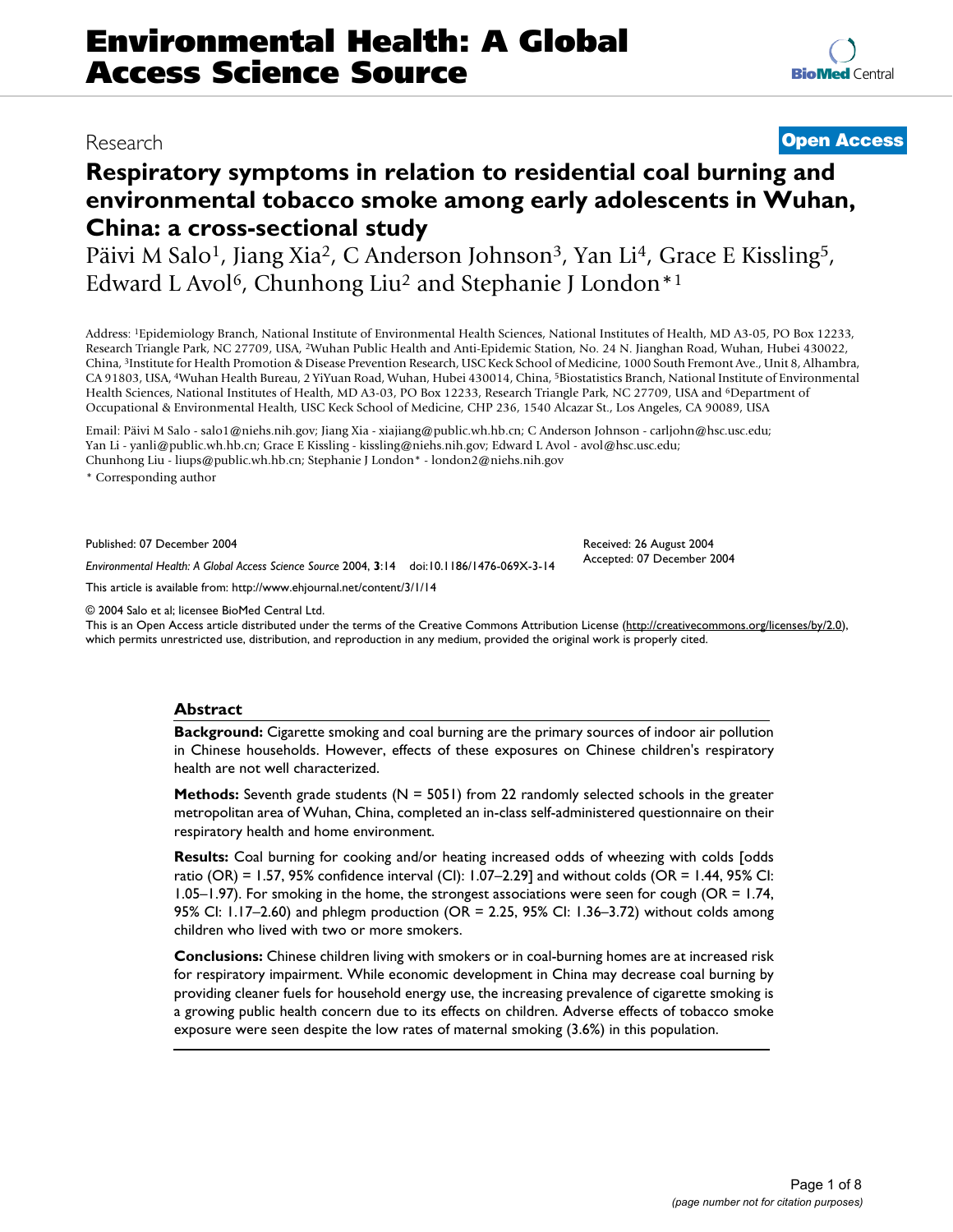#### **Background**

Residential coal burning and cigarette smoking are the most common sources of indoor air pollution in Chinese households [1-3]. Although use of coal stoves and smoking have been linked to respiratory morbidity among adult populations in mainland China [1,4-6], little is known about how these exposures affect Chinese children's respiratory health. Children's developing lungs are especially vulnerable to indoor air pollution because children spend much of their time indoors at home [7,8].

Coal has been widely used for cooking and heating in China [1,9]. Domestic coal stoves and boilers produce high indoor concentrations of sulfur dioxide  $(SO<sub>2</sub>)$ , carbon monoxide (CO), particulate matter, and other pollutants [2,3,10,11]. Some studies suggest that indoor concentrations of emitted pollutants may exceed international guidelines and national ambient air pollution standards in China [1,2].

An increasing proportion of Chinese children are exposed to tobacco smoke because smoking prevalence in China has increased rapidly, especially among men, during the last decades [1,12]. Over two thirds of the Chinese population is currently exposed to environmental tobacco smoke (ETS) in the home [12]. Literature from Western populations has generally shown that maternal smoking is more strongly associated with children's respiratory symptoms than paternal smoking [13,14]. China provides a unique opportunity to examine effects of parental smoking because prevalence of smoking remains very low among women.

We examined the associations between respiratory symptoms and exposure to residential coal burning and environmental tobacco smoke in a cross-sectional study of seventh grade students in the greater metropolitan area of Wuhan, China.

#### **Methods**

### *Participants and study procedure*

In the spring of 1999, 5231 seventh grade students at 22 public schools in and around Wuhan, China were invited to complete a self-administered questionnaire on respiratory symptoms and home environment. Two schools were randomly selected from each of the 11 administrative units governed by the city of Wuhan, the capital of Hubei Province. The resulting schools included 14 schools from urban (53.0% of the students), three schools from suburban (25.1%), and five schools from rural areas (21.9%). Of the 5231 students, 5051 (97 %) provided parental consent and completed the questionnaire in class with study staff in attendance. Before completing the questions students viewed a video demonstrating wheezing [15]. The study protocol was approved by the Institutional Review

Boards at the Wuhan Public Health and Anti-Epidemic Station and the National Institute of Environmental Health Sciences.

#### *Questionnaire data*

The questionnaire included questions on respiratory health and potential risk factors such as exposure to cooking and heating fuels, smokers in the home, and personal smoking. We incorporated respiratory health items from a standardized questionnaire (ATS-DLD-78-C) translated into Chinese for a previous study in Wuhan and other Chinese cities [16]. Our primary outcome measures were responses to questions regarding respiratory symptoms in the past 12 months. We asked whether children had cough and/or phlegm production almost everyday during the past 12 months, with and without colds. Additionally, we asked whether children had wheezing over the past 12 months, with and without colds.

We assessed exposure to residential coal burning by questions defining the types of fuels used for cooking and heating in the child's home. We combined information on cooking and heating with coal into a single variable with the following categories: no coal stove, coal stove used only for heating, coal stove used only for cooking, and coal stove used for both cooking and heating. To assess environmental tobacco smoke exposure, we asked the child to list all household members and indicate whether each person currently smoked. We created three exposure categories: no smokers in the home, one smoker (1) in the home, and two or more smokers  $(2 +)$  in the home. Personal smoking was not considered in the analysis because of very low prevalence (0.6%).

#### *Statistical analysis*

We calculated prevalence odds ratios (95% confidence intervals) for each of the six outcome measures (cough, phlegm production and wheezing in the past 12 months, each with colds and without colds) by unconditional logistic regression (Proc Genmod in SAS System for Windows, Version 8.01). Although the odds ratio is the most common measure of association in cross-sectional studies [17], divergence between odds ratios and risk ratios increases as the outcome becomes more common [18,19]. However, we present odds ratios as our effect measures to estimate the associations between respiratory symptoms and residential exposures (coal burning and environmental tobacco smoke); using the log-binomial model (Proc Genmod in SAS System for Windows, Version 8.01) [20] to estimate prevalence proportion ratios for the outcomes did not alter any of our conclusions.

We excluded 521 subjects with missing data on any of the outcome or exposure variables leaving 4,530 subjects for the analysis. The following covariates were considered as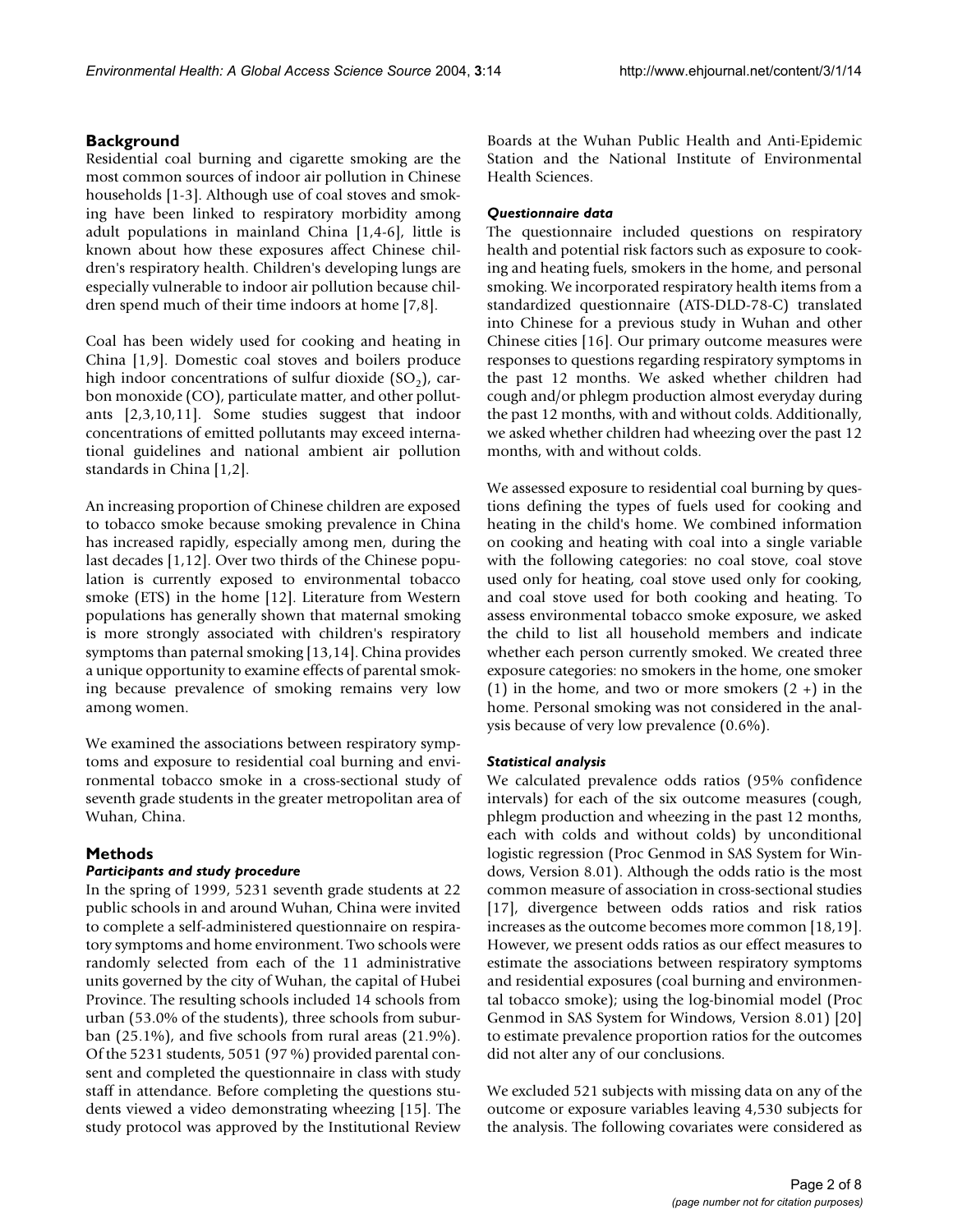potential confounders or modifying factors within the logistic models: child's gender, presence of animals in the household, presence of pests (cockroaches, ants, rodents), crowding in the household, presence of older siblings, parental asthma, physical activity, living area (school district), and time spent indoors and outdoors. To account for variation due to the type of neighborhood the children lived in, we included school district (22 districts) in the models using CLASS and REPEATED statements within Proc Genmod in SAS. The models reported here are adjusted for coal use, smokers in the home, school district, and child's sex because inclusion of the other variables did not appreciably change the associations.

#### **Results**

Characteristics of the study population are presented in Table 1. The mean age of the seventh grade students was 13.6 years (SD =  $0.7$  years). The majority of the students (94.2%) were life-long residents of the Wuhan area. Although 7.1% of the students reported wheezing without colds, doctor-diagnosed asthma was relatively uncommon in this population (3.2%). Coal was used for cooking and/or heating in almost half of the homes. Few

| Table 1: Characteristics of the study population of 4530 students |  |
|-------------------------------------------------------------------|--|
| at 22 schools in greater Wuhan, China                             |  |

| Characteristic                       | ℅        |
|--------------------------------------|----------|
| <b>Subjects</b>                      |          |
| Age (mean, SD) in years              | 13.6.0.7 |
| Gender                               |          |
| Male                                 | 52.5     |
| Female                               | 47.5     |
| <b>Respiratory symptoms</b>          |          |
| Wheezing with colds                  | 19.4     |
| Wheezing without colds               | 7.1      |
| Bringing up phlegm with colds        | 16.7     |
| Bringing up phlegm without colds     | 5.7      |
| Coughing with colds                  | 24.7     |
| Coughing without colds               | 4.5      |
| <b>Exposures</b>                     |          |
| Smokers in child's household         |          |
| No smokers                           | 26.8     |
| I smoker                             | 62.3     |
| 2+ smokers                           | 10.9     |
| Father smokes                        | 69.1     |
| Mother smokes                        | 3.6      |
| Personal smoking by students         | 0.6      |
| Exposure to coal burning             |          |
| No coal use                          | 54.2     |
| Coal used only for heating           | 8.8      |
| Coal used only for cooking           | 25.9     |
| Coal used for cooking and<br>heating | 11.1     |

children smoked (0.6%), but 73.2% of the students lived with household members who smoked. The prevalence of ETS exposure was similar across the study area (74.5% in urban areas, 70.2% in suburban areas, and 73.5% in rural areas). Fathers (69.1%) were much more likely to smoke than mothers (3.6%).

After adjusting for gender, ETS, and living area, residential coal burning was primarily associated with wheezing in the past 12 months (Table 2). For those who used coal only for cooking or only for heating, wheezing was more strongly associated with cooking. However, the association between coal use and recent wheezing tended to strengthen when coal was used for both cooking and heating (OR = 1.78, 95% CI: 1.08–2.91 for wheezing with colds; OR = 1.57, 95% CI: 0.94–2.64 for wheezing without colds).

After adjusting for gender, coal use, and living area, living with smokers (Table 3) was significantly associated with chronic cough and phlegm production in the past 12 months. The strongest associations were seen for cough (OR = 1.74, 95% CI: 1.17–2.60) and phlegm production (OR = 2.25, 95% CI: 1.36–3.72) without colds among children who lived with two or more smokers. Living with smokers was not appreciably associated with wheezing.

### **Discussion**

Domestic coal use and exposure to ETS in the home were both associated with adverse respiratory effects in this population of Chinese adolescents. Coal burning was associated with increased wheezing, whereas living with smokers was associated with increased cough and phlegm production.

Coal burning produces high concentrations of particulate matter,  $SO_2$ , and other pollutants [2,3,11]. Exposure to these pollutants may impair clearance mechanisms, and lead to airway inflammation [[21,](#page-6-0)22]. Decreased pulmonary function has been associated with exposure to particulate matter and  $SO_2$  in several air pollution studies during the past decades [\[21](#page-6-0)]. Although residential coal burning has been linked to decreased pulmonary function and asthma among children [23-25], conflicting data exist. In two European studies, domestic coal burning has been associated with lower risk for childhood asthma and allergic diseases [26,27]. The findings in these two studies, however, may reflect some early life or other lifestyle factors related to coal use in Europe.

In our study, residential coal burning was predominantly associated with wheezing. Coal cooking was a stronger risk factor for wheezing than was coal heating. This may be explained by relatively low heating use in the Wuhan area, whereas cooking is a year around activity. The greater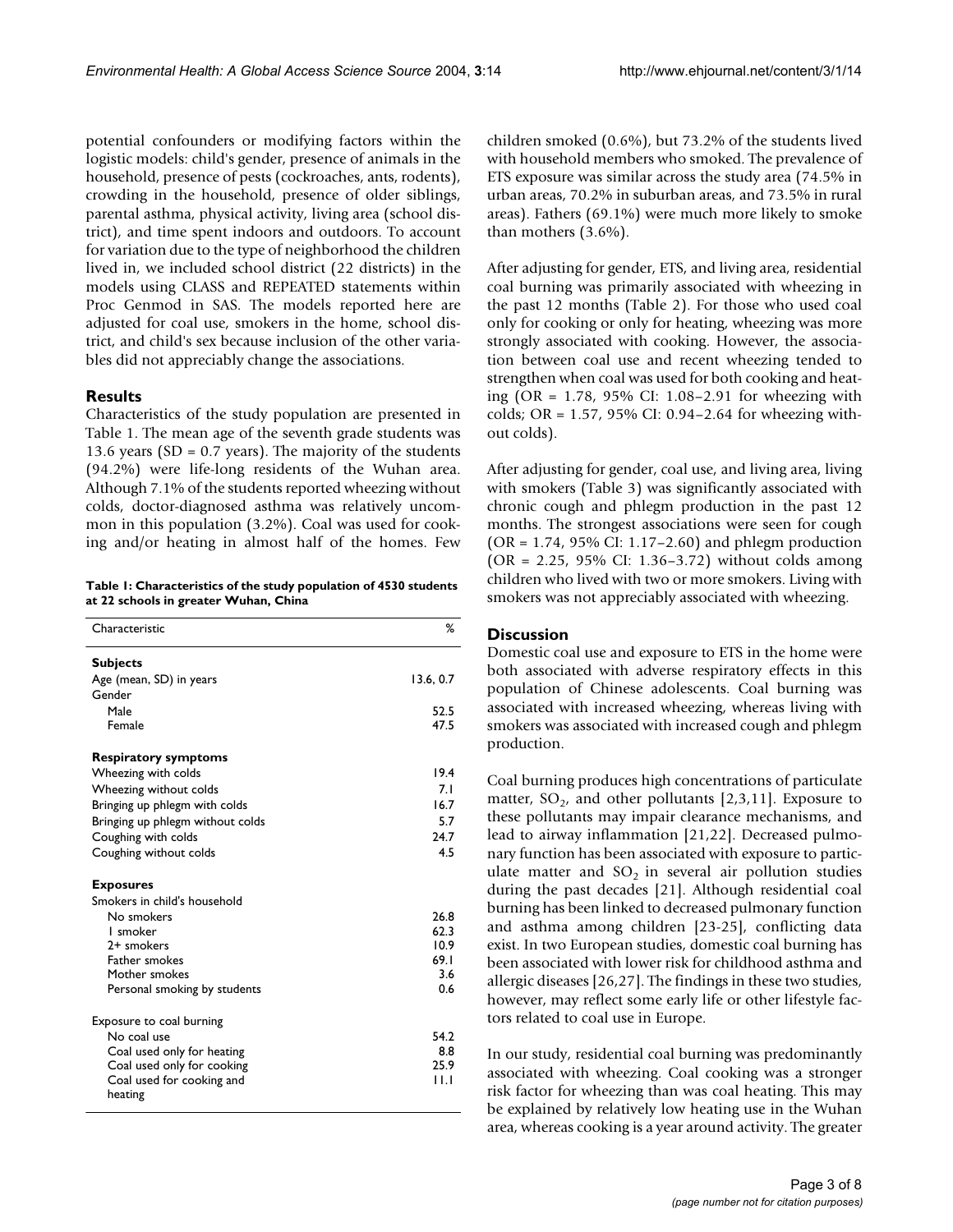|                 | Cough with colds         |              |       |              | Cough without colds         |              |                   |              |
|-----------------|--------------------------|--------------|-------|--------------|-----------------------------|--------------|-------------------|--------------|
|                 | No                       | Yes          |       |              | No                          | Yes          |                   |              |
| <b>Exposure</b> | N                        | $\mathsf{N}$ | OR*   | (95% CI)     | $\mathsf{N}$                | N            | $OR*$             | (95% CI)     |
| Total           | 3413                     | 1117         |       |              | 4327                        | 203          |                   |              |
| Coal use        |                          |              |       |              |                             |              |                   |              |
| No              | 1833                     | 622          | 1.00  |              | 2347                        | 108          | 1.00              |              |
| Yes             | 1580                     | 495          | 0.92  | (0.76, 1.11) | 1980                        | 95           | 1.03              | (0.80, 1.33) |
| Heating         | 300                      | 99           | 0.96  | (0.76, 1.22) | 381                         | 8            | 1.02              | (0.67, 1.55) |
| Cooking         | 926                      | 249          | 0.79  | (0.67, 0.94) | 1120                        | 55           | 1.04              | (0.74, 1.46) |
| Both            | 354                      | 147          | 1.22  | (0.93, 1.59) | 479                         | 22           | 0.99              | (0.66, 1.49) |
|                 | Phlegm with colds        |              |       |              | <b>Phlegm without colds</b> |              |                   |              |
|                 | No                       | Yes          |       |              | No                          | Yes          |                   |              |
|                 | N                        | ${\sf N}$    | $OR*$ | (95% CI)     | $\mathsf{N}$                | $\mathsf{N}$ | OR*               | (95% CI)     |
| Total           | 3772                     | 758          |       |              | 4274                        | 256          |                   |              |
| Coal use        |                          |              |       |              |                             |              |                   |              |
| No              | 2051                     | 404          | 1.00  |              | 2315                        | 140          | 1.00              |              |
| Yes             | 1721                     | 354          | 1.04  | (0.90, 1.20) | 1959                        | 116          | 0.96              | (0.75, 1.23) |
| Heating         | 331                      | 68           | 1.04  | (0.86, 1.27) | 376                         | 23           | 1.02              | (0.62, 1.66) |
| Cooking         | 994                      | 8            | 0.92  | (0.76, 1.10) | 1114                        | 61           | 0.86              | (0.64, 1.16) |
| Both            | 396                      | 105          | 1.34  | (1.05, 1.73) | 469                         | 32           | 1.12              | (0.81, 1.54) |
|                 | <b>Wheeze with colds</b> |              |       |              | <b>Wheeze without colds</b> |              |                   |              |
|                 | No                       | Yes          |       |              | No                          | Yes          |                   |              |
|                 | N                        | N            | OR*   | (95% CI)     | $\mathsf{N}$                | N            | OR*               | (95% CI)     |
| Total           | 3652                     | 878          |       |              | 4210                        | 320          |                   |              |
| Coal use        |                          |              |       |              |                             |              |                   |              |
| No              | 2058                     | 397          | 1.00  |              | 2309                        | 146          | 1.00              |              |
| Yes             | 1594                     | 481          | 1.57  | (1.07, 2.29) | 1901                        | 174          | $\overline{1.44}$ | (1.05, 1.97) |
| Heating         | 329                      | 70           | 1.10  | (0.76, 1.57) | 368                         | 31           | 1.35              | (0.86, 2.15) |
| Cooking         | 892                      | 283          | 1.66  | (1.01, 2.73) | 1077                        | 98           | 1.42              | (1.05, 1.92) |
| Both            | 373                      | 128          | 1.78  | (1.08, 2.91) | 456                         | 45           | 1.57              | (0.94, 2.64) |

#### **Table 2: Respiratory symptoms in relation to residential coal burning**

\* Odds ratios (OR) adjusted for gender, ETS, and school district. Dichotomous and multilevel odds ratios are computed in separate models.

association with coal use for both cooking and heating may suggest an exposure-dependent relationship.

Although wheezing is often closely related to asthma, coal use was not positively associated with asthma diagnosis (data not shown) in this population. The majority of the diagnosed asthmatics (76.4%) lived in urban areas, where prevalence of coal use was lower than in non-urban areas. The diagnostic ascertainment of asthma most likely was greater in the urban than in the rural areas.

The harmful effects of ETS in children, primarily from living with smokers, have been widely studied [14,28-31]. In general, evidence that ETS causes cough, phlegm, and wheezing has not been as strong for school-aged children as it has been for infants and preschool children [28]. There are few data among Chinese populations where smoking behavior differs from Western populations. *In utero* exposure, via maternal smoking, that is believed to contribute to adverse effects of ETS in children [32,33] is uncommon in China. Thus, it is of interest that in this group of middle school children, where maternal and personal smoking were low, exposure to ETS in the home was clearly associated with chronic cough and phlegm production, with and without colds.

Our results indicated an exposure dependent response to ETS; having two or more smokers in the household increased the odds of cough and phlegm production compared to having only one smoker in the household. We did not find strong evidence suggesting modifying effects by gender, although the effect of ETS on persistent cough without colds was more pronounced among boys than girls (data not shown). Exposure levels may be influenced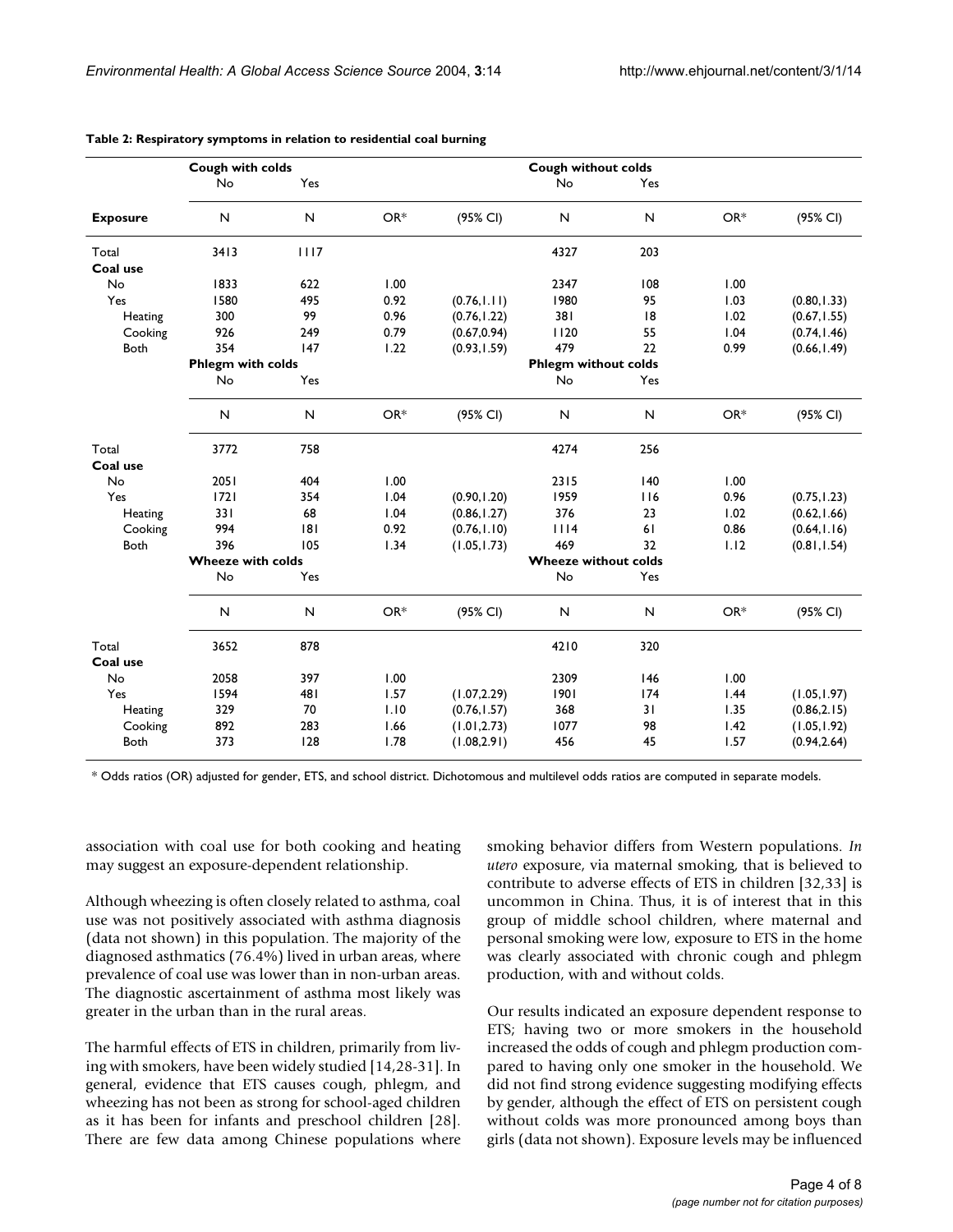|                            | Cough with colds         |      |       |                             | <b>Cough without colds</b> |     |       |              |
|----------------------------|--------------------------|------|-------|-----------------------------|----------------------------|-----|-------|--------------|
|                            | No                       | Yes  |       |                             | No                         | Yes |       |              |
| <b>Exposure</b>            | N                        | N    | OR*   | (95% CI)                    | $\mathsf{N}$               | N   | OR*   | (95% CI)     |
| Total                      | 3413                     | 1117 |       |                             | 4327                       | 203 |       |              |
| <b>Smokers in the home</b> |                          |      |       |                             |                            |     |       |              |
| No                         | 954                      | 259  | 1.00  |                             | 1165                       | 48  | 1.00  |              |
| Yes                        | 2459                     | 858  | 1.29  | (1.05, 1.58)                | 3162                       | 155 | 1.19  | (0.86, 1.65) |
| I smoker                   | 2105                     | 717  | 1.26  | (1.02, 1.55)                | 2700                       | 122 | 1.10  | (0.77, 1.57) |
| 2+ smokers                 | 354                      | 4    | 1.47  | (1.11, 1.95)                | 462                        | 33  | 1.74  | (1.17, 2.60) |
|                            | <b>Phlegm with colds</b> |      |       | <b>Phlegm without colds</b> |                            |     |       |              |
|                            | No                       | Yes  |       |                             | No                         | Yes |       |              |
|                            | N                        | N    | $OR*$ | (95% CI)                    | N                          | N   | $OR*$ | (95% CI)     |
| Total                      | 3772                     | 758  |       |                             | 4274                       | 256 |       |              |
| <b>Smokers in the home</b> |                          |      |       |                             |                            |     |       |              |
| No                         | 1036                     | 177  | 1.00  |                             | 1164                       | 49  | 1.00  |              |
| Yes                        | 2736                     | 581  | 1.24  | (1.08, 1.43)                | 3110                       | 207 | 1.60  | (1.11, 2.29) |
| I smoker                   | 2327                     | 495  | 1.25  | (1.09, 1.43)                | 2657                       | 165 | 1.49  | (1.04, 2.14) |
| 2+ smokers                 | 409                      | 86   | 1.23  | (0.92, 1.64)                | 453                        | 42  | 2.25  | (1.36, 3.72) |
|                            | <b>Wheeze with colds</b> |      |       | <b>Wheeze without colds</b> |                            |     |       |              |
|                            | No                       | Yes  |       |                             | No                         | Yes |       |              |
|                            | N                        | N    | OR*   | (95% CI)                    | N                          | N   | OR*   | (95% CI)     |
| Total                      | 3652                     | 878  |       |                             | 4210                       | 320 |       |              |
| <b>Smokers in the home</b> |                          |      |       |                             |                            |     |       |              |
| No                         | 993                      | 220  | 1.00  |                             | 1125                       | 88  | 1.00  |              |
| Yes                        | 2659                     | 658  | 1.11  | (0.93, 1.31)                | 3085                       | 232 | 0.96  | (0.74, 1.25) |
| I smoker                   | 2265                     | 557  | 1.10  | (0.93, 1.30)                | 2619                       | 203 | 0.99  | (0.75, 1.30) |
| 2+ smokers                 | 394                      | 101  | 1.13  | (0.85, 1.49)                | 466                        | 29  | 0.78  | (0.45, 1.37) |

#### **Table 3: Respiratory symptoms in relation to living with smokers**

\* Odds ratios (OR) adjusted for gender, coal use, and school district. Dichotomous and multilevel odds ratios are computed in separate models.

by time-activity patterns that can differ by gender. Boys may be more likely to spend time in close proximity with their smoking fathers or male relatives than girls.

Mechanisms responsible for the respiratory effects of ETS have been proposed in the literature [28]. In addition to decreased mucociliary clearance and goblet cell hypertrophy/hypersecretion, local and central nervous system components are thought be involved in cough and phlegm production [28,34]. Although exposure to ETS may affect childhood lung growth and result in lower pulmonary function [14,35], wheezing was not appreciably related to the presence of smokers in our study. Genetic susceptibility may influence the effects of ETS on bronchial obstruction. For example, parental atopy was found to modify the effects of ETS on bronchial obstruction and asthma considerably in a Norwegian birth cohort study [36]. However, we were unable to examine potential interactions between family history and ETS in relation to atopic illness in our population because, consistent with previously published data on Chinese children [37,38], the prevalence of asthma (3.2%) and hay fever (1.8%) was very low.

In general, our findings agree with available data on Chinese children's respiratory health [16,23]. However, residential exposures in the current study were more selectively associated with the respiratory symptoms than in previous studies. This may reflect differences in the study settings. In the previous studies [16,23], for example, most of the children were younger in age than in the current study. Prevalence of symptoms and factors associated with childhood respiratory symptoms may differ between different age groups [39]. It is also possible that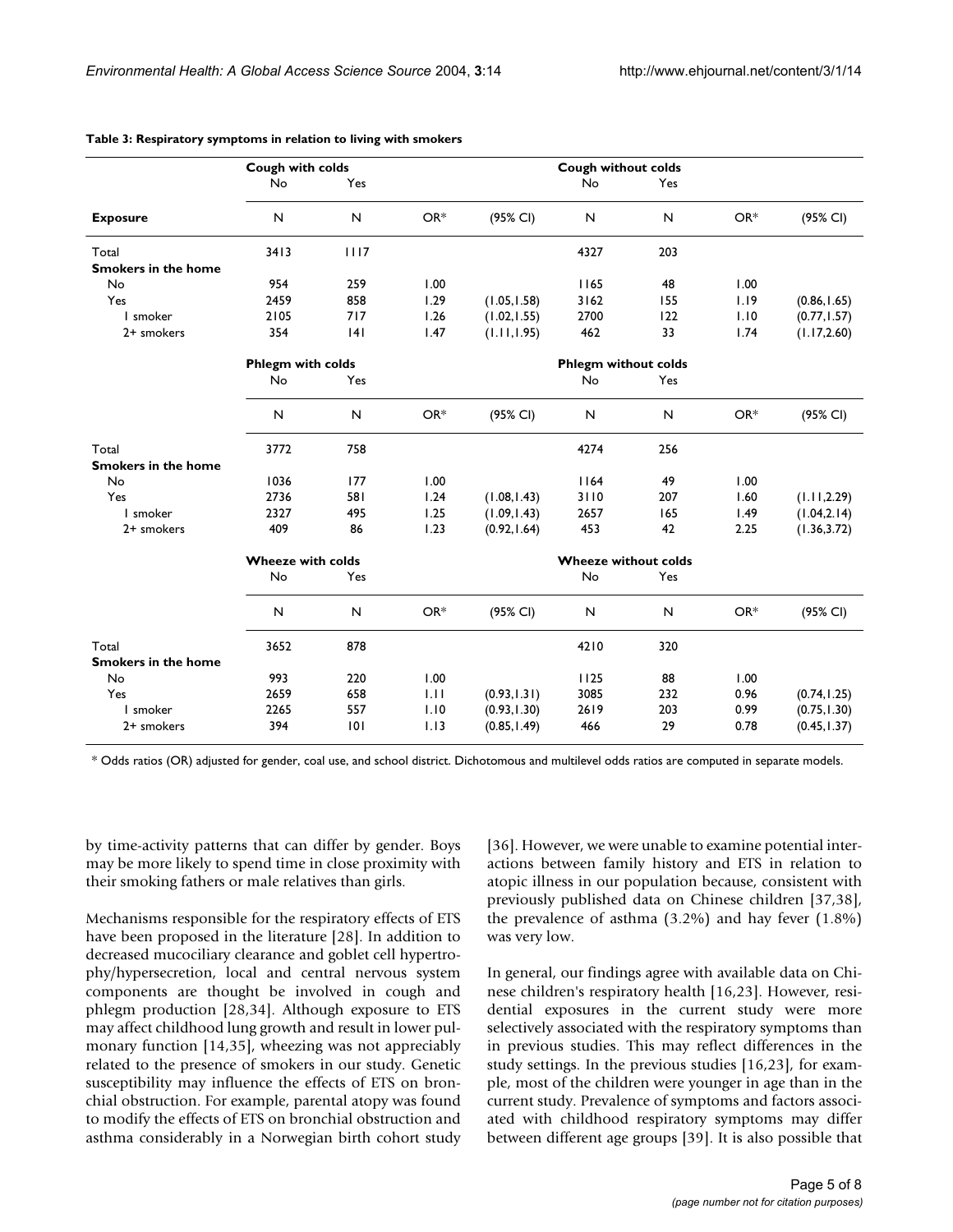using students rather than parents as a source of information on child's symptoms may contribute to the observed differences.

Exposure to indoor air pollutants is not only influenced by the source strength and other emission characteristics, but also by air exchange rates. A recent study showed that ventilation could modify effects between respiratory health outcomes and indoor air pollutants [40]. In that study, the modifying effects were found most relevant when air exchange rates were low. Residences in Wuhan, however, were not energy-efficiently built [16]. Air conditioning was uncommon, and most of the homes, both in urban and non-urban areas, relied on natural ventilation. In this study, we were unable to evaluate the effects of ventilation rates, because we did not collect detailed information on ventilation practices. We thought that children would not be able to give this information accurately.

The composition of pollutants produced by residential coal burning and smoking can be highly variable, but both exposures contribute substantially to inhalable and respirable particulate matter in indoor environments [2,3,41]. Existing data suggests that coal burning and smoking may have synergistic effects on respiratory symptoms [5]. In our data, we did not find consistent evidence of interaction between coal burning and ETS exposure.

Our outcome and exposure measures were determined by questionnaire alone, which is one of the major limitations of the study. Nonetheless, large epidemiological studies of respiratory health often rely on reports on recent symptom history because self-reported measures are cost efficient, practical and their repeatability is good [42,43]. Generally, respiratory symptoms have been reported consistently across populations [43]. To improve the quality of our self-reported outcomes we included audiovisual presentation of wheezing symptoms [15]. Because the temporal relationship between outcome(s) and exposure(s) can be difficult to determine in cross-sectional studies we focused on respiratory symptoms in the past 12 months to minimize recall bias. We did not use parents as source of information on child's symptoms. Some studies suggest that Chinese parents may deny or underreport child's symptoms or illnesses [44,45]. In addition, parents living in non-urban areas around Wuhan have lower educational level than parents living in urban areas [16], and their literacy level may be lower than their children attending middle school. Therefore, adolescents' reports on their own symptoms and health status may be more accurate than their parents'. Because children were answering in school about exposures in their home, we were not able to acquire very detailed information on exposure characteristics. Given that questionnaires have limited ability to quantify exposures, the possibility of exposure misclassification cannot be excluded. However, serious differential misclassification either of the exposures or outcomes is unlikely because health hazards of indoor air pollutants were not widely known among Chinese school children at the time when the survey was conducted [46].

Although urban air pollution has long been a major environmental concern in China, we do not believe that outdoor air pollution alone could explain the observed associations. Exposures to indoor air pollutants are likely to dominate the total exposure burden [47], especially among children, who spend much of their time inside the home [8]. In Chinese homes with coal stoves and smokers, not only levels of particulate matter, but also levels of many other air pollutants, including concentrations of  $SO<sub>2</sub>$ , often exceed the levels outdoors [2,3]. In Wuhan, where coal stoves are not usually vented via flue, concentrations of respirable particulate matter (291  $\mu$ g/m<sup>3</sup>) and  $SO<sub>2</sub>$  (173 µg/m<sup>3</sup>) can reach high levels indoors [2]. Concentrations of these pollutants have been found to be lower in ambient air. For example, a study investigating long-term air pollution in Wuhan estimated that the annual means for  $PM_{2.5}$ ,  $PM_{10}$ , and  $SO_2$  in urban areas were 73  $\mu$ g/m<sup>3</sup>, 129  $\mu$ g/m<sup>3</sup>, and 73  $\mu$ g/m<sup>3</sup>, respectively [48]. Because indoor air quality is influenced by infiltration of outdoor air, we cannot fully exclude possible confounding effects of ambient air pollution [1]. However, the effects of living area, as measured by school districts, were taken into account in our models, providing some control for differing air pollution levels in the study area.

The major strength of this study is that the public school system ensured a large and representative sample of rural, suburban, and urban populations in the Wuhan area. Our study is one of the few studies that have examined effects of major indoor pollutants in relation to children's respiratory health in mainland China [16,23-25].

#### **Conclusions**

Coal burning and living with smokers contributed to persistent respiratory symptoms in this cohort of Chinese adolescents. Adverse effects of tobacco smoke in the home were seen despite the very low prevalence of maternal smoking. Even if exposure to residential coal burning declines in response to economic changes in China, the increasing prevalence in smoking augur an increase in children's exposure to environmental tobacco smoke. Because many men initiate smoking during adulthood, and the rate of quitting and desire to quit smoking are low [49], future prospects for children's health are worrisome. The rise in cigarette smoking in China is a growing public health concern, not only in the adult population but because its effects on children. Although rates of childhood asthma have remained low in China, common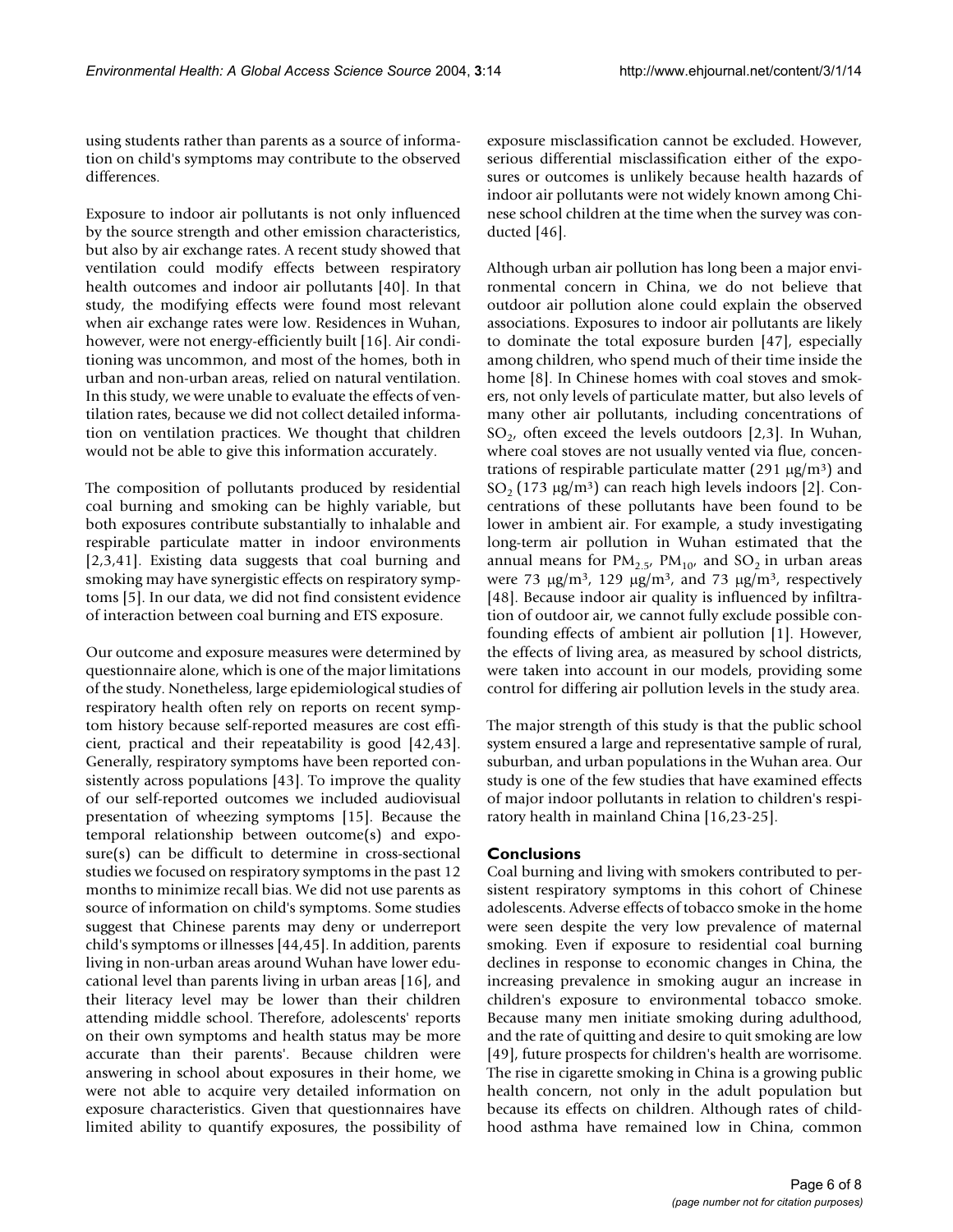indoor air pollutants, coal and tobacco smoke, impair children's respiratory health.

#### **List of abbreviations**

CI = confidence interval

CO = carbon monoxide

ETS = environmental tobacco smoke

OR = odds ratio

 $PM_{10}$  = particulate matter with an aerodynamic diameter less or equal to 10 µm

 $PM_{2.5}$  = particulate matter with an aerodynamic diameter less or equal to 2.5 µm

 $SO_2$  = sulfur dioxide

#### **Competing interests**

The authors declare that they have no competing interests.

#### **Authors' contributions**

Contributors: PMS analyzed the data and wrote the manuscript with input from all investigators. YL, JX and CL are key investigators for the data collection. ELA assisted with data collection, and GK assisted with data analysis. CAJ was involved in design of the study. SJL is the principal investigator and guarantor of the manuscript.

#### **Acknowledgements**

This study was supported by the National Cancer Institute / National Institute of Drug Abuse Transdisciplinary Tobacco Use research Center grant (1 P50 CA84735-01) awarded to the University of Southern California and the project Z01 ES 49019 of the Division of Intramural Research, National Institute of Environmental Health Sciences.

We wish to acknowledge the contribution of the Wuhan Education Committee and the Wuhan Public Health and Anti-Epidemic Station for their assistance with data collection and entry, and Ms. Gong Jie for her help with data management. We thank Dr. Chris Lai from The Chinese University of Hong Kong, China, for sharing questionnaire materials, and Dr. Grace Chiu from Westat Inc, Research Triangle Park, NC, for assistance with programming.

#### **References**

- 1. Florig HK: **China's Air Pollution Risks.** *Environ Sci Technol* 1997, **31:**274-279.
- 2. Qin YH, Zhang XM, Jin HZ, Liu YQ, Fan DL, Yin XR, Li Z, Fang W, Wang GF: **[Indoor air pollution in four cities in China.](http://www.ncbi.nlm.nih.gov/entrez/query.fcgi?cmd=Retrieve&db=PubMed&dopt=Abstract&list_uids=1781931)** *Biomed Environ Sci* 1991, **4:**366-372.
- 3. Wang JN, Zhang Y: **[CO and particle pollution of indoor air in](http://www.ncbi.nlm.nih.gov/entrez/query.fcgi?cmd=Retrieve&db=PubMed&dopt=Abstract&list_uids=2099786) [Beijing and its elemental analysis.](http://www.ncbi.nlm.nih.gov/entrez/query.fcgi?cmd=Retrieve&db=PubMed&dopt=Abstract&list_uids=2099786)** *Biomed Environ Sci* 1990, **3:**132-138.
- Du YX, Cha Q, Chen XW, Chen YZ, Huang LF, Feng ZZ, Wu XF, Wu JM: **[An epidemiological study of risk factors for lung cancer in](http://www.ncbi.nlm.nih.gov/entrez/query.fcgi?cmd=Retrieve&db=PubMed&dopt=Abstract&list_uids=8785671) [Guangzhou, China.](http://www.ncbi.nlm.nih.gov/entrez/query.fcgi?cmd=Retrieve&db=PubMed&dopt=Abstract&list_uids=8785671)** *Lung Cancer* 1996, **14 Suppl 1:**S9-37.
- 5. Pope CA, Xu X: **[Passive cigarette smoke, coal heating, and res](http://www.ncbi.nlm.nih.gov/entrez/query.fcgi?cmd=Retrieve&db=PubMed&dopt=Abstract&list_uids=8275988)[piratory symptoms of nonsmoking women in China.](http://www.ncbi.nlm.nih.gov/entrez/query.fcgi?cmd=Retrieve&db=PubMed&dopt=Abstract&list_uids=8275988)** *Environ Health Perspect* 1993, **101:**314-316.
- 6. Xu X, Wang L: **[Association of indoor and outdoor particulate](http://www.ncbi.nlm.nih.gov/entrez/query.fcgi?cmd=Retrieve&db=PubMed&dopt=Abstract&list_uids=8256893) [level with chronic respiratory illness.](http://www.ncbi.nlm.nih.gov/entrez/query.fcgi?cmd=Retrieve&db=PubMed&dopt=Abstract&list_uids=8256893)** *Am Rev Respir Dis* 1993, **148:**1516-1522.
- 7. Silvers A, Florence BT, Rourke DL, Lorimor RJ: **[How children](http://www.ncbi.nlm.nih.gov/entrez/query.fcgi?cmd=Retrieve&db=PubMed&dopt=Abstract&list_uids=7846329) [spend their time: a sample survey for use in exposure and](http://www.ncbi.nlm.nih.gov/entrez/query.fcgi?cmd=Retrieve&db=PubMed&dopt=Abstract&list_uids=7846329) [risk assessments.](http://www.ncbi.nlm.nih.gov/entrez/query.fcgi?cmd=Retrieve&db=PubMed&dopt=Abstract&list_uids=7846329)** *Risk Anal* 1994, **14:**931-944.
- 8. Xu Y, Cuie S, Ji X, Hanping W: **Effects of indoor pollution on pulmonary function and COHb of school pupils in Wuhan city (China).** *Proceedings of the 6th International Conference on Indoor Air Quality and Climate. July 4-8 1993; Helsinki, Finland* 1993:505-510.
- 9. **Indoor Air Pollution Database for China** [\[http://whqlib](http://whqlibdoc.who.int/hq/1995/WHO_EHG_95.8.pdf) [doc.who.int/hq/1995/WHO\\_EHG\\_95.8.pdf\]](http://whqlibdoc.who.int/hq/1995/WHO_EHG_95.8.pdf)
- 10. Finkelman RB, Belkin HE, Zheng B: **[Health impacts of domestic](http://www.ncbi.nlm.nih.gov/entrez/query.fcgi?cmd=Retrieve&db=PubMed&dopt=Abstract&list_uids=10097053) [coal use in China.](http://www.ncbi.nlm.nih.gov/entrez/query.fcgi?cmd=Retrieve&db=PubMed&dopt=Abstract&list_uids=10097053)** *Proc Natl Acad Sci U S A* 1999, **96:**3427-3431.
- 11. Zhang J, Smith KR: **Emissions of Carbonyl Compounds from Various Cookstoves in China.** *Environ Sci Technol* 1999, **33:**2311-2320.
- 12. Yang G, Fan L, Tan J, Qi G, Zhang Y, Samet JM, Taylor CE, Becker K, Xu J: **[Smoking in China: findings of the 1996 National Preva](http://www.ncbi.nlm.nih.gov/entrez/query.fcgi?cmd=Retrieve&db=PubMed&dopt=Abstract&list_uids=10517427)[lence Survey.](http://www.ncbi.nlm.nih.gov/entrez/query.fcgi?cmd=Retrieve&db=PubMed&dopt=Abstract&list_uids=10517427)** *JAMA* 1999, **282:**1247-1253.
- 13. Cook DG, Strachan DP: **[Health effects of passive smoking. 3.](http://www.ncbi.nlm.nih.gov/entrez/query.fcgi?cmd=Retrieve&db=PubMed&dopt=Abstract&list_uids=9516904) [Parental smoking and prevalence of respiratory symptoms](http://www.ncbi.nlm.nih.gov/entrez/query.fcgi?cmd=Retrieve&db=PubMed&dopt=Abstract&list_uids=9516904) [and asthma in school age children.](http://www.ncbi.nlm.nih.gov/entrez/query.fcgi?cmd=Retrieve&db=PubMed&dopt=Abstract&list_uids=9516904)** *Thorax* 1997, **52:**1081-1094.
- 14. Jaakkola JJ, Jaakkola MS: **[Effects of environmental tobacco](http://www.ncbi.nlm.nih.gov/entrez/query.fcgi?cmd=Retrieve&db=PubMed&dopt=Abstract&list_uids=12058805) [smoke on the respiratory health of children.](http://www.ncbi.nlm.nih.gov/entrez/query.fcgi?cmd=Retrieve&db=PubMed&dopt=Abstract&list_uids=12058805)** *Scand J Work Environ Health* 2002, **28 Suppl 2:**71-83.
- 15. Lai CK, Chan JK, Chan A, Wong G, Ho A, Choy D, Lau J, Leung R: **[Comparison of the ISAAC video questionnaire \(AVQ3.0\)](http://www.ncbi.nlm.nih.gov/entrez/query.fcgi?cmd=Retrieve&db=PubMed&dopt=Abstract&list_uids=9179428) with the ISAAC written questionnaire for estimating asthma [associated with bronchial hyperreactivity.](http://www.ncbi.nlm.nih.gov/entrez/query.fcgi?cmd=Retrieve&db=PubMed&dopt=Abstract&list_uids=9179428)** *Clin Exp Allergy* 1997, **27:**540-545.
- 16. Zhang JJ, Hu W, Wei F, Wu G, Korn LR, Chapman RS: **[Children's](http://www.ncbi.nlm.nih.gov/entrez/query.fcgi?cmd=Retrieve&db=PubMed&dopt=Abstract&list_uids=12204833) [respiratory morbidity prevalence in relation to air pollution](http://www.ncbi.nlm.nih.gov/entrez/query.fcgi?cmd=Retrieve&db=PubMed&dopt=Abstract&list_uids=12204833) [in four Chinese cities.](http://www.ncbi.nlm.nih.gov/entrez/query.fcgi?cmd=Retrieve&db=PubMed&dopt=Abstract&list_uids=12204833)** *Environ Health Perspect* 2002, **110:**961-967.
- 17. Bland JM, Altman DG: **[Statistics notes. The odds ratio.](http://www.ncbi.nlm.nih.gov/entrez/query.fcgi?cmd=Retrieve&db=PubMed&dopt=Abstract&list_uids=10827061)** *BMJ* 2000, **320:**1468.
- 18. Altman DG, Deeks JJ, Sackett DL: **[Odds ratios should be avoided](http://www.ncbi.nlm.nih.gov/entrez/query.fcgi?cmd=Retrieve&db=PubMed&dopt=Abstract&list_uids=9804732) [when events are common.](http://www.ncbi.nlm.nih.gov/entrez/query.fcgi?cmd=Retrieve&db=PubMed&dopt=Abstract&list_uids=9804732)** *BMJ* 1998, **317:**1318.
- 19. Zocchetti C, Consonni D, Bertazzi PA: **[Relationship between](http://www.ncbi.nlm.nih.gov/entrez/query.fcgi?cmd=Retrieve&db=PubMed&dopt=Abstract&list_uids=9126523) [prevalence rate ratios and odds ratios in cross-sectional](http://www.ncbi.nlm.nih.gov/entrez/query.fcgi?cmd=Retrieve&db=PubMed&dopt=Abstract&list_uids=9126523) [studies.](http://www.ncbi.nlm.nih.gov/entrez/query.fcgi?cmd=Retrieve&db=PubMed&dopt=Abstract&list_uids=9126523)** *Int J Epidemiol* 1997, **26:**220-223.
- 20. Skov T, Deddens J, Petersen MR, Endahl L: [Prevalence proportion](http://www.ncbi.nlm.nih.gov/entrez/query.fcgi?cmd=Retrieve&db=PubMed&dopt=Abstract&list_uids=9563700) **[ratios: estimation and hypothesis testing.](http://www.ncbi.nlm.nih.gov/entrez/query.fcgi?cmd=Retrieve&db=PubMed&dopt=Abstract&list_uids=9563700)** *Int J Epidemiol* 1998, **27:**91-95.
- <span id="page-6-0"></span>21. **[Health effects of outdoor air pollution. Committee of the](http://www.ncbi.nlm.nih.gov/entrez/query.fcgi?cmd=Retrieve&db=PubMed&dopt=Abstract&list_uids=8542133) [Environmental and Occupational Health Assembly of the](http://www.ncbi.nlm.nih.gov/entrez/query.fcgi?cmd=Retrieve&db=PubMed&dopt=Abstract&list_uids=8542133) [American Thoracic Society.](http://www.ncbi.nlm.nih.gov/entrez/query.fcgi?cmd=Retrieve&db=PubMed&dopt=Abstract&list_uids=8542133)** *Am J Respir Crit Care Med* 1996, **153:**3-50.
- 22. MacNee W, Donaldson K: **Exacerbations of COPD: environmental mechanisms.** *Chest* 2000, **117 Suppl 2:**390S-397S.
- 23. Qian Z, Zhang J, Korn LR, Wei F, Chapman RS: **[Factor analysis of](http://www.ncbi.nlm.nih.gov/entrez/query.fcgi?cmd=Retrieve&db=PubMed&dopt=Abstract&list_uids=15166210) [household factors: are they associated with respiratory con](http://www.ncbi.nlm.nih.gov/entrez/query.fcgi?cmd=Retrieve&db=PubMed&dopt=Abstract&list_uids=15166210)[ditions in Chinese children?](http://www.ncbi.nlm.nih.gov/entrez/query.fcgi?cmd=Retrieve&db=PubMed&dopt=Abstract&list_uids=15166210)** *Int J Epidemiol* 2004, **33:**582-588.
- 24. Shen S, Qin Y, Cao Z, Shang J, Liu Y, Yang X, Deng Y, Huang J, Fu Z, Song X: **[Indoor air pollution and pulmonary function in](http://www.ncbi.nlm.nih.gov/entrez/query.fcgi?cmd=Retrieve&db=PubMed&dopt=Abstract&list_uids=1642787) [children.](http://www.ncbi.nlm.nih.gov/entrez/query.fcgi?cmd=Retrieve&db=PubMed&dopt=Abstract&list_uids=1642787)** *Biomed Environ Sci* 1992, **5:**136-141.
- 25. Zheng T, Niu S, Lu B, Fan X, Sun F, Wang J, Zhang Y, Zhang B, Owens P, Hao L, Li Y, Leaderer B: **[Childhood asthma in Beijing, China:](http://www.ncbi.nlm.nih.gov/entrez/query.fcgi?cmd=Retrieve&db=PubMed&dopt=Abstract&list_uids=12419771) [a population-based case-control study.](http://www.ncbi.nlm.nih.gov/entrez/query.fcgi?cmd=Retrieve&db=PubMed&dopt=Abstract&list_uids=12419771)** *Am J Epidemiol* 2002, **156:**977-983.
- 26. Duhme H, Weiland SK, Rudolph P, Wienke A, Kramer A, Keil U: **Asthma and allergies among children in West and East Germany: a comparison between Munster and Greifswald using [the ISAAC phase I protocol. International Study of Asthma](http://www.ncbi.nlm.nih.gov/entrez/query.fcgi?cmd=Retrieve&db=PubMed&dopt=Abstract&list_uids=9623686) [and Allergies in Childhood.](http://www.ncbi.nlm.nih.gov/entrez/query.fcgi?cmd=Retrieve&db=PubMed&dopt=Abstract&list_uids=9623686)** *Eur Respir J* 1998, **11:**840-847.
- 27. von Mutius E, Illi S, Nicolai T, Martinez FD: **[Relation of indoor](http://www.ncbi.nlm.nih.gov/entrez/query.fcgi?cmd=Retrieve&db=PubMed&dopt=Abstract&list_uids=8664621) [heating with asthma, allergic sensitisation, and bronchial](http://www.ncbi.nlm.nih.gov/entrez/query.fcgi?cmd=Retrieve&db=PubMed&dopt=Abstract&list_uids=8664621) [responsiveness: survey of children in south Bavaria.](http://www.ncbi.nlm.nih.gov/entrez/query.fcgi?cmd=Retrieve&db=PubMed&dopt=Abstract&list_uids=8664621)** *BMJ* 1996, **312:**1448-1450.
- 28. Cook DG, Strachan DP: **[Health effects of passive smoking-10:](http://www.ncbi.nlm.nih.gov/entrez/query.fcgi?cmd=Retrieve&db=PubMed&dopt=Abstract&list_uids=10092699) [Summary of effects of parental smoking on the respiratory](http://www.ncbi.nlm.nih.gov/entrez/query.fcgi?cmd=Retrieve&db=PubMed&dopt=Abstract&list_uids=10092699) [health of children and implications for research.](http://www.ncbi.nlm.nih.gov/entrez/query.fcgi?cmd=Retrieve&db=PubMed&dopt=Abstract&list_uids=10092699)** *Thorax* 1999, **54:**357-366.
- 29. Mannino DM, Moorman JE, Kingsley B, Rose D, Repace J: **[Health](http://www.ncbi.nlm.nih.gov/entrez/query.fcgi?cmd=Retrieve&db=PubMed&dopt=Abstract&list_uids=11177060) [effects related to environmental tobacco smoke exposure in](http://www.ncbi.nlm.nih.gov/entrez/query.fcgi?cmd=Retrieve&db=PubMed&dopt=Abstract&list_uids=11177060) [children in the United States: data from the Third National](http://www.ncbi.nlm.nih.gov/entrez/query.fcgi?cmd=Retrieve&db=PubMed&dopt=Abstract&list_uids=11177060)**